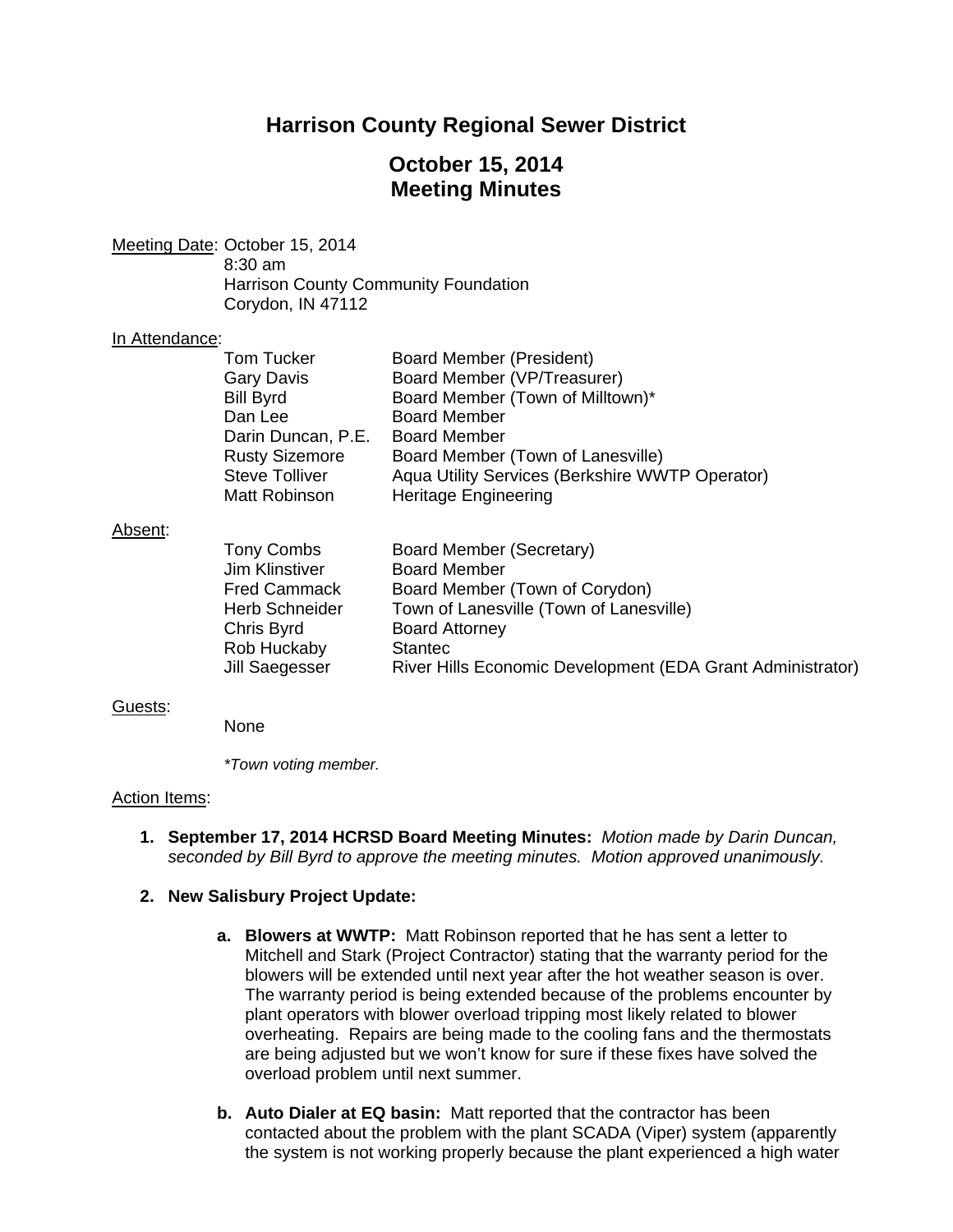HCRSD Mtg Minutes October 15, 2014 Page 2 of 5

> event at the EQ basin but no alarm calls were made to operators). Mitchell and Stark was to have their electrician look at the problem. Steve said that the electrician was at the site but they said there was nothing they could do. It appears the unit has a bad battery or battery connection and this is likely a warranty issue. Steve mentioned that he had talked to Omni-Site (company that operates the web based features of the system) about the Viper units installed at the lift stations and plant. These units are apparently older units with 2G technology which will soon be outdated. Each unit will need to be updated to 3G technology because the 2G service will no longer be supported. Steve said the update will cost about \$153 per unit. Matt said he will talk to the contractor about fixing the unit at the plant and about updating all the Viper systems.

- **c. Child Craft (Hastings) Connection:** Matt reported that the forcemain has been installed and the pumps are on order. The contractor (Temple & Temple) needs to install the wetwell and pumps when received and make all electrical connections. This should be completed in time for the next Sewer District meeting.
- **d. Corydon Junction Road Repaving over AARV MH lids:** Matt reported that he had talked to the County Highway Superintendent (Glen Bube) about the paving over of the AARV MH's on Corydon Junction Road. Glen admitted that he got very short notice from the paving company as to when the road would be repaved (was notified the day before). Glen said if we got him the riser rings he would assist with their installation. The Board felt it was the County's responsibility to raise the MH lids because of the lack of advanced warning of the repaving work. Matt will talk to Glen about the County obtaining and installing the riser rings. Bill Byrd also mentioned that we may want to tack down (i.e. weld) the MH lids so they don't get stolen. He said this is something that other sewer utilities have started doing to prevent theft of MH lids.
- **e. Permit/Application for Sewer Service:** Matt mentioned that he has reviewed the sanitary sewer application forms from Lanesville and Corydon to see if we need to incorporate any features of their application into the draft Sewer District application form. Both Lanesville and Corydon have separate forms for residential and business customers and both require information about rental vs owned property. Matt will get with Bob when he comes back from vacation and make any needed revisions to the draft Sewer District form based on features of the Lanesville and Corydon forms.

# **3. Berkshire WWTP:**

- **a. Operations Report (September):** Steve Tolliver reported the plant did very well in September and achieved a 99% removal rate. *Motion made by Gary Davis, seconded by Darin Duncan to approve the September operations report. Motion approved unanimously.*
- **b. Generator:** Steve reported that he has completed training with his operators on use of the generator.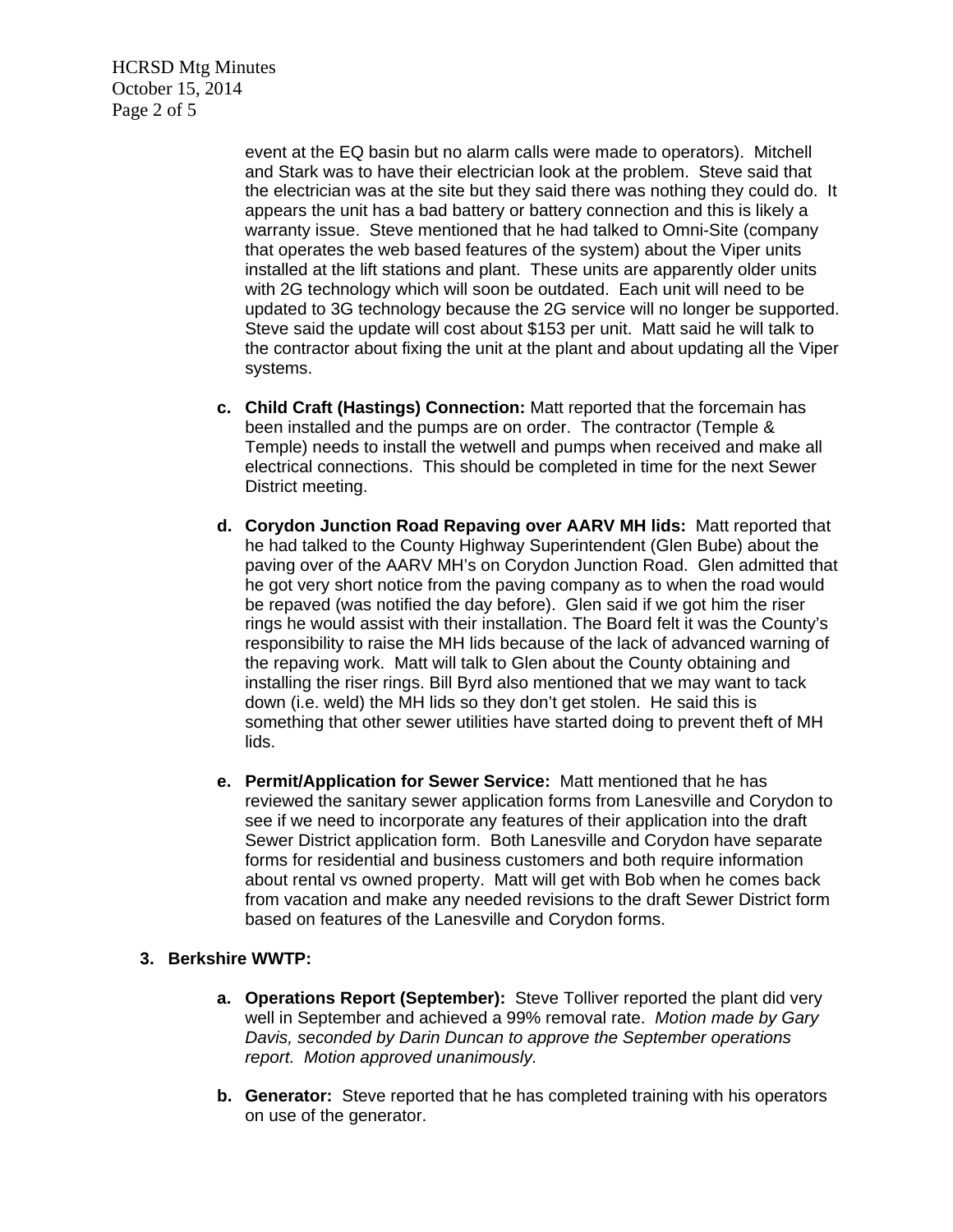HCRSD Mtg Minutes October 15, 2014 Page 3 of 5

- **c. Indiana 811 File Application:** Steve said he has contacted 811 on behalf of the Sewer District. He said Bob has also contacted 811 and they currently have Bob as the contact for utility locates. Steve will talk to Bob about this but will likely change this so that Steve is the contact for locate requests from 811. Steve reported that we are in compliance with the 811 guidelines and have had 14 requests for locates.
- **d. IDEM Net DMR:** Steve reported that IDEM has come up with a web based system called Net DMR. This includes an electronic signature type system and is part of the State's efforts to go paperless. Steve is doing training with his operators to utilize this new system.
- **e. Monthly Operations Report:** Steve mentioned that he was going to delete that part of his report dealing with Capitol Improvement Issues because most of these items have now been addressed by the recently completed WWTP improvements project. There were now objections to deleting this part of the report.
- **f. Schmidt Cabinet Lift Station Flooding Issue:** Steve reported that the Schmidt Cabinet Lift Station area was flooded during resent heavy rains. He noted that the lift station area only seems to hold water during very heavy rain events. Matt mentioned that he had contacted the local State Maintenance Superintendent about the problem and the State has installed a small ditch at the lift station site in effort to convey storm water away from the site to the drainage ditch located to the west of the lift station. The ditch that was installed was too small to have any appreciable impact on relieving the area flood issue. The Board instructed Matt and Steve to come up with a solution to the water holding issues at the lift station site.

# **4. Possible Sewer Extension(s) in New Salisbury:**

**a. Specialty Products Company:** Matt presented two options for serving the Specialty Products Company in New Salisbury. The first option involves installing a lift station, gravity sewer and forcemain that can serve not only the new facility but also most of the unsewered areas of New Salisbury. This first option is more expensive and may involve some cost participation from the Sewer District. The second option involves installing an individual grinder lift station and forcemain to serve only the new facility. The forcemain would run north along the rear of the properties that front SR 135 and outlet to the MH in back of Rite Aid.

Tom mentioned that these options were just academic at this point until a decision is made on the potential use of this site. Discussion was held on the costs involved in looking at providing sewer services to businesses interested in locating in New Salisbury or other areas served by the Sewer District. The Sewer District doesn't want to pay for all the costs associated with investigating how to serve businesses that are considering locating in the Sewer District service area, these costs should be borne by the business or developer. Need to develop a protocol on how to handle requests for sewer service. The District will talk to Chris Byrd on how to handle this.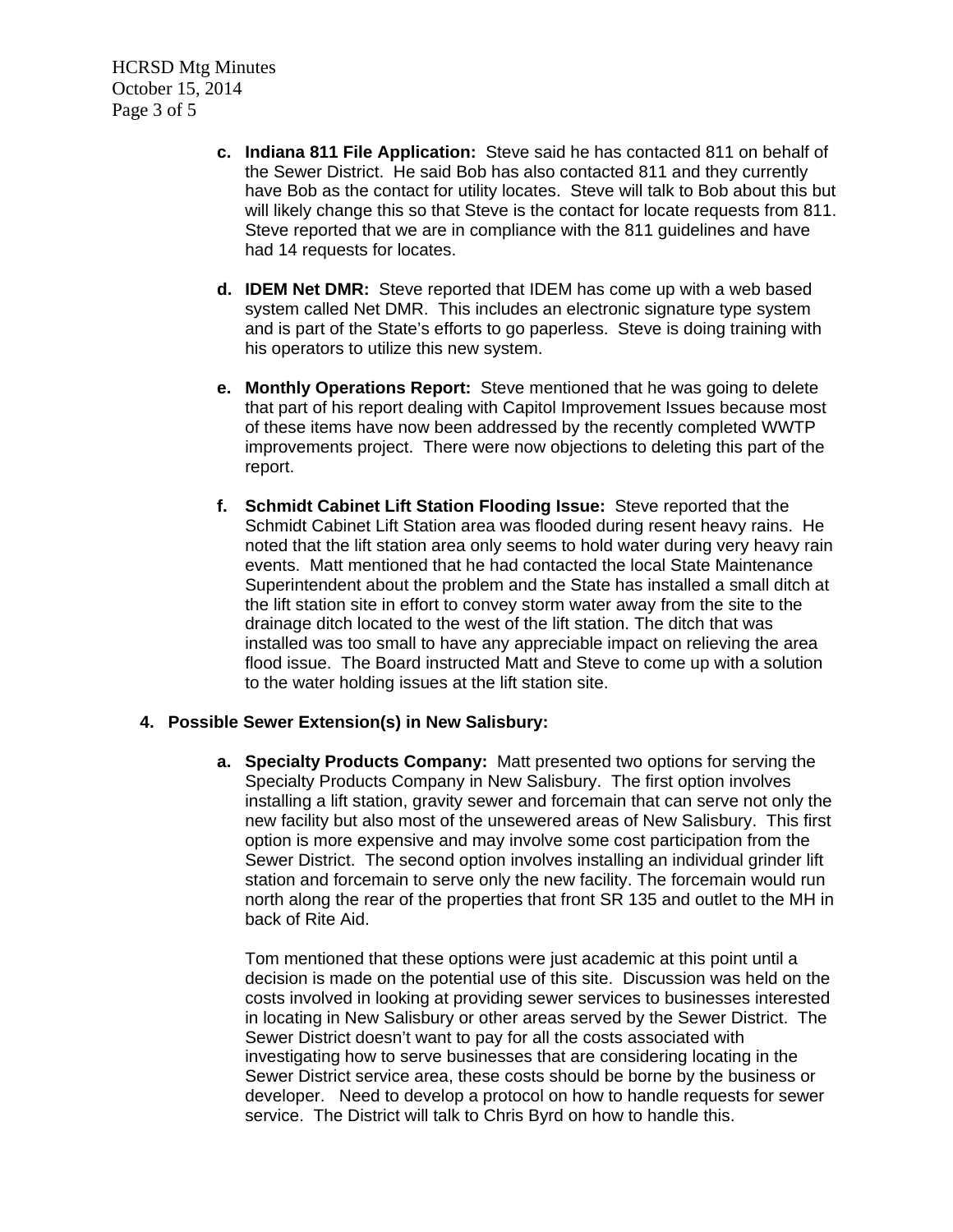HCRSD Mtg Minutes October 15, 2014 Page 4 of 5

# **5. Lanesville I-64 Interchange Sewer Project**

- **a. Pre-Construction Meeting:** Matt reported that the pre-construction meeting with the contractor (Infrastructure Systems) will be held tomorrow 10/16 at 9:00 a.m. at the Community Foundation meeting room. All are welcome to attend.
- **b. Lanesville's Part of Project:** Rusty mentioned that Lanesville's contractor intends to start on their part of the project next week.

# **6. Treasurers Report:**

- **a.** Gary reviewed the Sewer District checking account over the last several months. He mentioned that they will seek reimbursement from the contractor that installed the Childcraft (Hastings) lift station for the electrical usage of \$772.43. This excess electrical use by the pumps was related to a seal failure at the connection point of the pumps to the discharge piping. Because the Childcraft facility is not yet connected to the lift station the pumps should not have been running at all. Gary also mentioned that Berkshire MHP is current on their payments.
- **b.** *Motion made by Bill Byrd, seconded by Darin Duncan to accept the September Treasurer's Report. Motion approved unanimously.*
- **c.** *Motion made by Darin Duncan, seconded by Gary Davis to pay the following claims. Motion approved unanimously.*

## *District Checking Account:*

| i. First Harrison – interest on credit line             | \$270.83   |
|---------------------------------------------------------|------------|
| ii. Harrison REMC-WWTP electric service                 | \$2,663.10 |
| iii. Duke Energy – lift station electric service        | \$17.12    |
| iv. Aqua Utility Services - billing/dialers/sludge haul | \$941.60   |
| v. Aqua Utility Services - Oct WWTP operations          | \$2,424.61 |
| vi. Town of Corydon - September sewer bills             | \$5,715.17 |
|                                                         |            |

- **d.** *Motion made by Gary Davis, seconded by Dan Lee to approve the following invoices. Motion approved unanimously:* 
	- i. Heritage Engineering HCRSD Mgmt & Project Support (Aug) \$4,923.59
	- ii. Heritage Engineering Lanesville Interchange Sewer Project \$4,214.89

# **7. Other:**

**a. IRSDA Annual Conference:** Matt reminded everyone wishing to attend the IRSDA Annual Conference to let Bob know as soon as possible. The conference will be held on October 27th.

## Next Meeting:

Regular Board Meeting: **Wed. November 19, 2014 at 8:30 am** @ Harrison County Community Foundation Building.